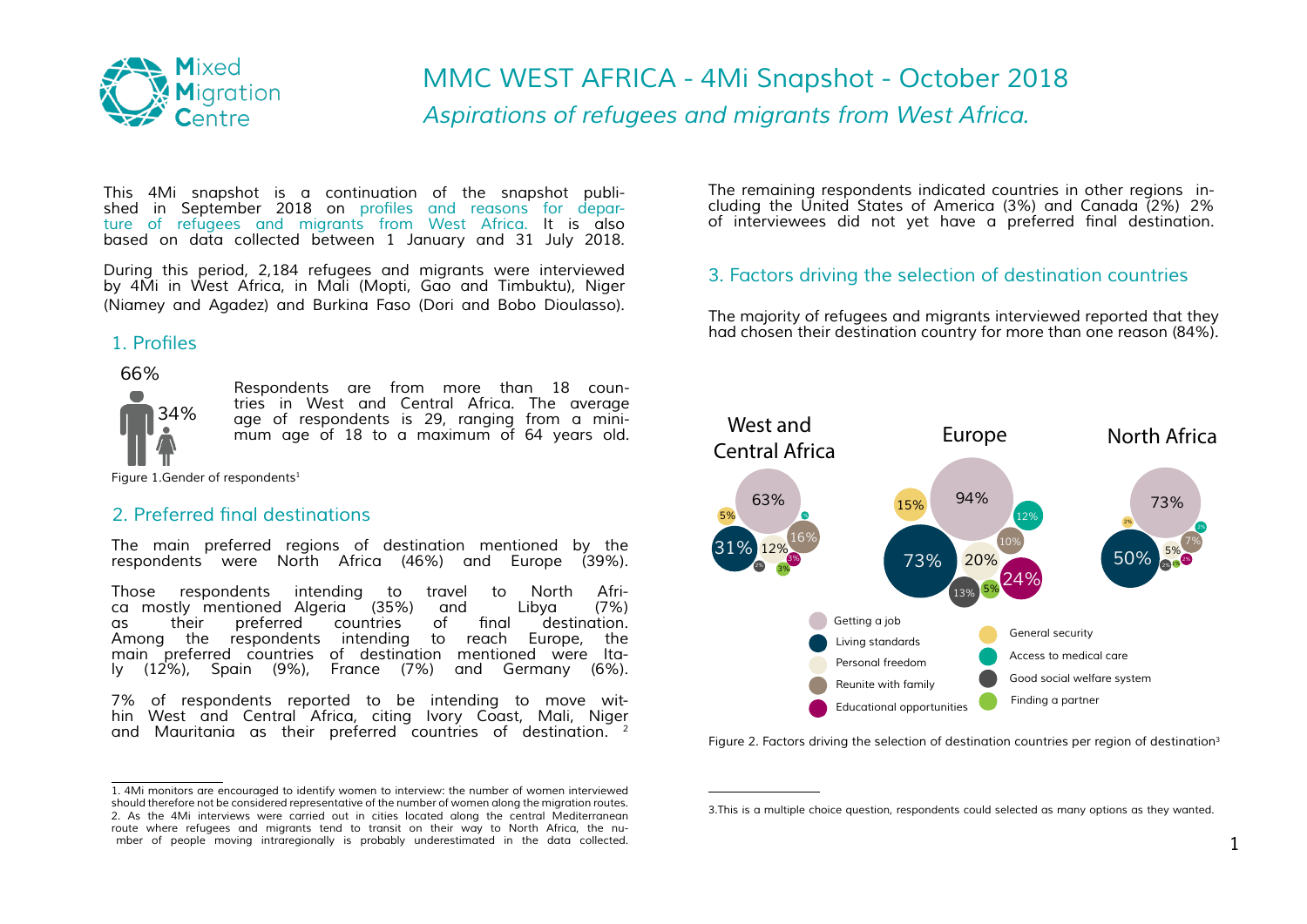*Refugees and migrants intending to reach Europe cited to a greater extent educational opportunities (24%), personal freedom (20%), general security (15%), quality of social welfare system (13%), and access to better medical care (12%), compared to those moving towards North Africa and West and Central Africa.* Family reunification and personal freedom were also re*latively important driving factors for those intending to reach other countries in West Africa or Central Africa.*

#### *4. Migration, a long term dream or relatively new idea?*

*Among all respondents, 65% indicated that migration was a very common phenomenon in their community, while 17% stated that it was quite common and 18% a rare phenomenon.* 

*44% of the male respondents said they had been aspiring to migrate for many years compared to only 25% of women.*



*Figure 3. Have you dreamed of migrating for many years or is it a new idea?*

*This difference could to some extent be explained by the varying motivations for departure between men and women. The women interviewed indicated more personal and family reasons than men (31% of women compared with 13% of men), including a death in the family, domestic violence, escaping a forced or coerced marriage or the intention to join a family member.4 This could explain why migration is to a higher extent a relatively new idea for women, triggered by the aforementioned reasons, rather than a long term plan.* 

*Migration of young men from West Africa is also culturally seen as an opportunity for young men to step into adult life and live a formative experience outside their home environment. This is often perceived po- sitively and even encouraged, which is not always the case for women.* 

#### *5. Temporary and circular migration*

*The majority of respondents (64%) stated that they did not wish to settle permanently in the country of destination. More men than women indicated that they only wanted to stay temporarily in the country of destination (68% men compared with 55% women).* 



*Figure 4. How long do you intend to stay ?* 

*Among the respondents who wish to stay temporarily, most would like to return to their country of origin (72%), while others mentioned that they would like to migrate to another country (28%).*  These findings illustrate established patterns of circular migra*tion within West Africa, for instance between Niger and Mali and towards North African countries such as Algeria and Libya.*

#### *6. Work related aspirations*

*One of the main aspirations of the refugees and migrants inter*viewed is to find a job in the destination country. This is consistent with the findings that a majority of refugees and migrants interviewed *started their journey for economic reasons, among other factors.*

*Only 15% of women and 20% of men believe that it is very likely they*  will find a job within the first six months, while a higher percentage be*lieve that this is somewhat likely (39% or women and 38% of men).* 

<sup>4. 4</sup>Mi snapshot on profiles and reasons of departure, MMC West Africa, September 2018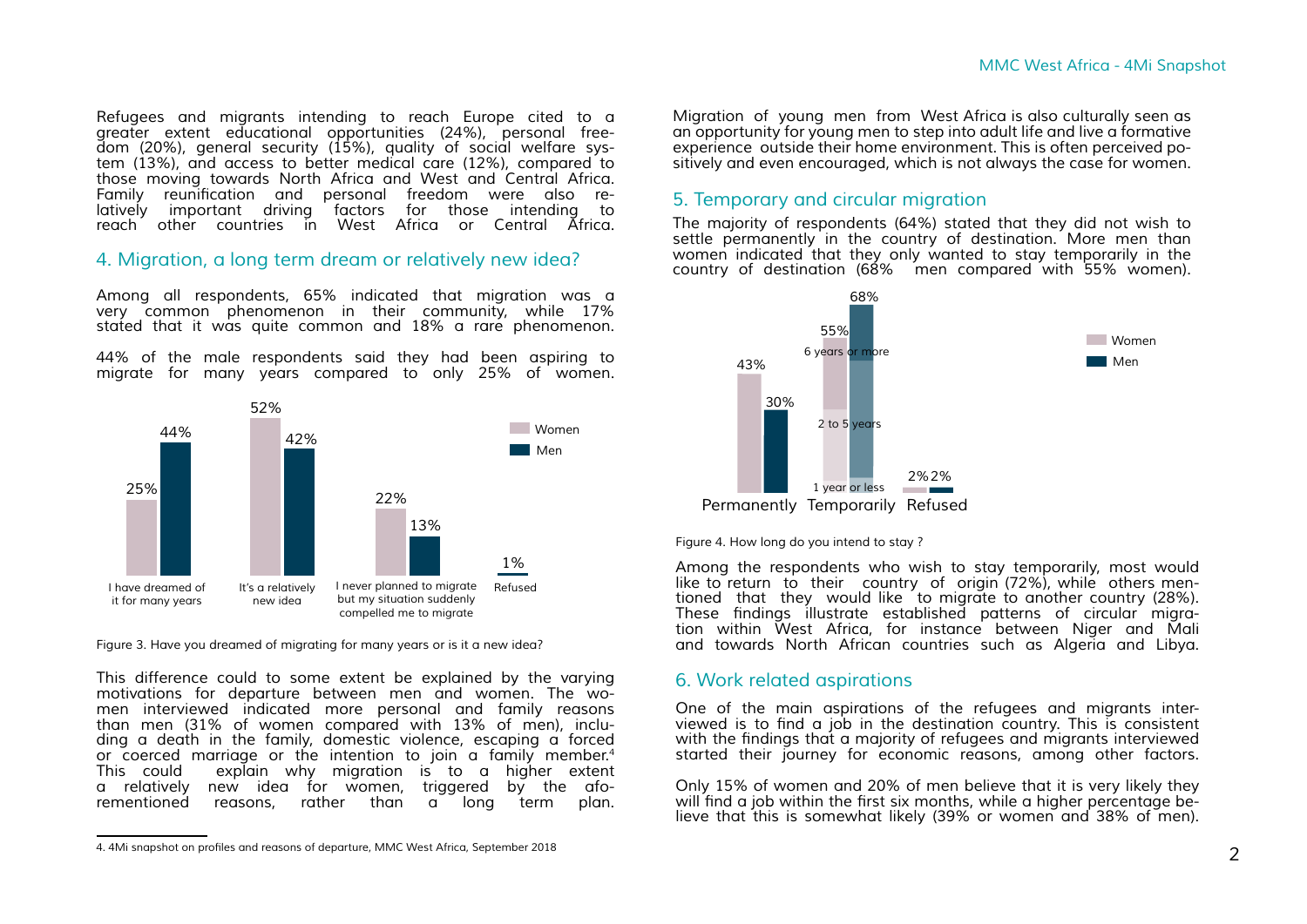*Respondents on the move towards West or Central Africa believe to*  a greater extent that they will find a job compared to those moving *towards North Africa or Europe: 37% of respondents intending to*  reach West or Central Africa said they were sure to find a job wit*hin six months, compared to 16% in North Africa and 15% in Europe.* 



Figure 5. Likelihood of finding a job per region of destination

Among those who believe they will find a job in the destination country, women mostly expect to find employment in domestic work (68%), while men mostly expect to find employment related to manual labor (62%).



*Some respondents mentioned that they already have work opportunities in Europe, through the diaspora, family or friends residing there.*

*"I have a brother over there (in Italy). He told me to join him, he will give me a job."* 

 *21 year old man from Senegal intending to travel to Italy interviewed in Agadez, Niger.*

*Respondents also reported job opportunities promised by smugglers, including cases of false promises. These cases may be related to hu*man trafficking networks that pledge to provide work in the country of *destination, which is a way to entice their victims to start the migration journey.*

*"The 'coxeur' (person in charge of recruiting migrants) made false promises to me. He said that I would be able to work in a clothes factory in Italy. When I arrived in Agadez, he forced me to pay him back for the trip and I have to work as a prostitute to pay him back". A 22 year old women from Nigeria interviewed in Agadez, Niger.* 

# *Aspiration to play professional football, a factor driving migration ?*

*Various cases of young men going to Europe with the*  aim of finding a job in a football club were identified *among the 4Mi surveys. These cases mostly involve young men aged 21 to 26 from Guinea, Ivory Coast and Nige- ria. They aspire to travel to Spain, Italy and France to play professionally. Some respondents mentioned that they had received pledges to be hired from clubs in Europe.*

*"I am a student, I would like to become a professional football player. This is why I dropped out of school. When you are in Europe you have more opportunities to accomplish your dreams through this process. So I will also try my luck whatever the price for this might be." 22 year old man from Guinea, intending to travel to Italy, interviewed in Agadez, Niger*

*Some are hired by clubs on their way to Europe and this be- comes a form of income-generating activity to fund the rest of the journey . For instance in Agadez, one of the major*  transit hubs in West Africa, a significant number of young *men reportedly play football in order to earn money to continue their journey, gain professional experience and obtain a license justifying their experience before leaving for Europe. Those hired by clubs reportedly earn between 40,000 and 70,000 XOF (approximately EUR 60 to 100) per month.*

*"My main goal is to succeed as a footballer. I met someone here (in Agadez) who promised me that if I stayed and worked in their club, he would pay me to continue the journey.." 22 year old man from Cote d'Ivoire intending to reach Belgium, interviewed in Agadez, Niger*